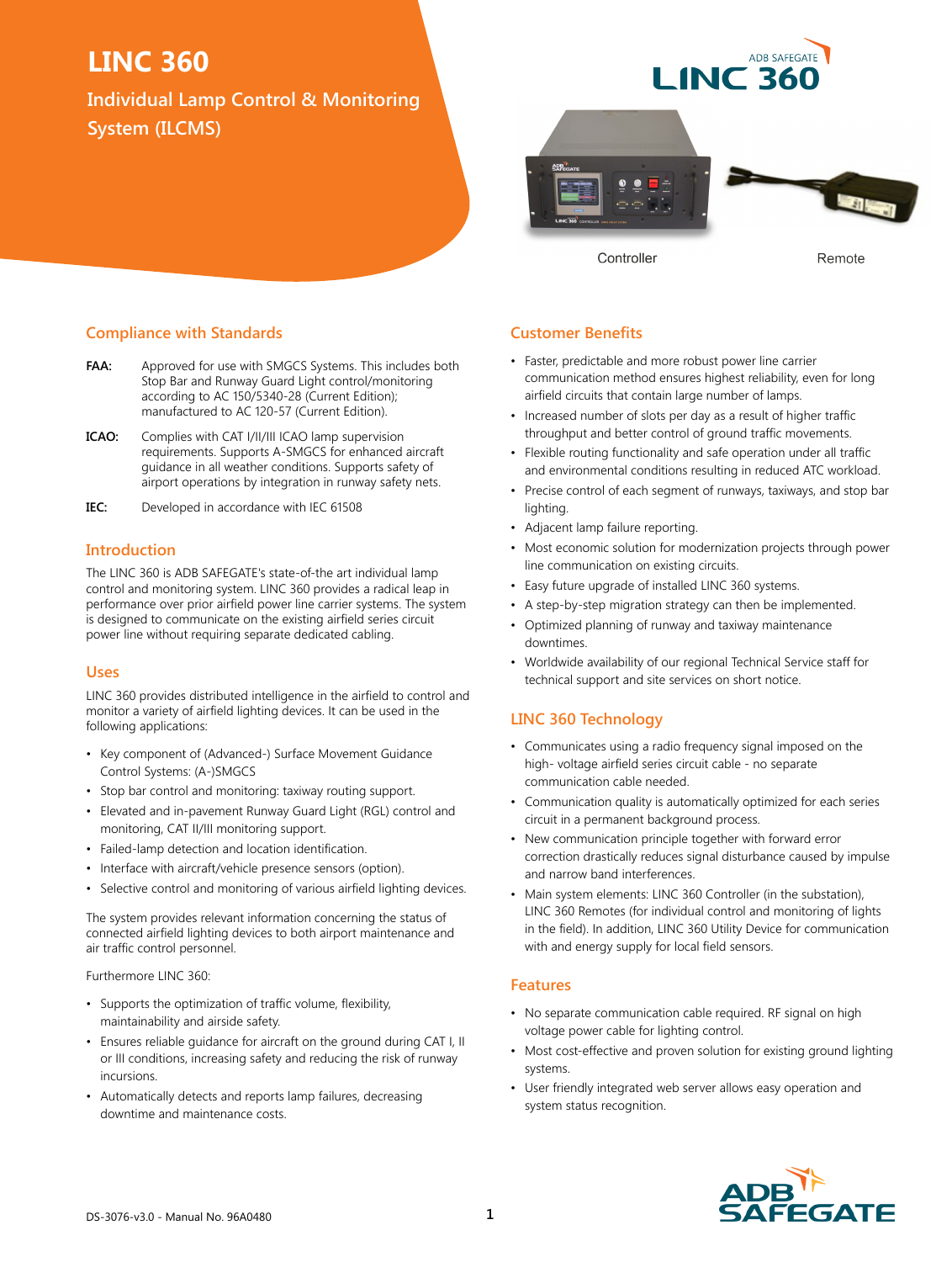- Up to 11 different frequency bands can be used in parallel, and up to 32 different timeslots which allow an increase in the number of independent communication channels up to 176.
- Fast and predictable switching times through the use of reliable communication methods and limited repeater levels.
- Synchronizing of control systems in different vaults by Ethernet in compliance with IEEE 1588.
- Single Frequency Network system includes an automatic network configuration function. This functionality provides for dynamic communication adaptation in all environmental conditions (such as humidity variation). The system dynamically checks repeater settings and automatically sets them, even if a Remote in the communication path has failed.
- Less crosstalk due to symmetrical design of coupling components (transmit and receive path), independent communication channels and lower transmission power compared to similar systems in the market.
- Can be used as a stand-alone monitoring system or integrated with an Airfield Lighting Control System (ALCS).
- Individual control of different functions in one lamp circuit. For example, a combination of Stop Bar and Lead-In Circuit.
- Optional Runway Guard Light Remotes, automatic start and netsynchronous Wig-Wag operation, independent from Master meeting FAA requirements.
- Firmware and application software can be downloaded into either the Controller (substation) or Remotes (field units).
- State-of-the-art diagnostic tools provide a quick overview about communication behavior. Network management system provides detailed routing statistics to ensure reliable communication quality.
- Communication measurements can be taken in advance within one day to analyze existing airfield infrastructure.
- Field sensors can be integrated via Utility Devices into the LINC 360 lamp control and monitoring circuit for detection and transmission of local surveillance information via power line communication.
- Able to work with any kind of CCR and designed for 40 Ampere peak current.

### **Main Characteristics and Figures**

- Up to 300 Remotes per circuit, providing a potential of 600 individually addressable lights per circuit.
- Up to 20 km roundtrip circuit length.
- Configurable block evaluation modes include full feedback, small sample feedback, and optimistic feedback.
- Can command 10 blocks to 10 distinct states with one power-line message. Can command all blocks to one state with one powerline message.
- Switches up to 120 lights in 10 different groups in less than 1 second.
- Switches 5 stopbar/lead-on lights simultaneously and presents realback indication in less than 1 second.
- Status poll provides detailed Remote and lamp parameters.

### **Integrated System Control**

Overall system configuration and control is realized via a control process with integrated web server for configuration and maintenance.

- Each circuit is equipped with a microprocessor-controlled Controller for tracking, recording and management of state of all Remotes in the circuit.
- The Controller communicates with all the Remotes (not light fixtures) in a circuit and polls all lamps independent from the control system.

## **Overall System Specifications**

| Description                                                 | Remote                                                   | Controller                  |
|-------------------------------------------------------------|----------------------------------------------------------|-----------------------------|
| Operating<br>temperature                                    | $-40$ °C to +65 °C                                       | 0 °C to +55 °C              |
| Storage temperature                                         | -55 °C to +85 °C                                         | $-40$ °C to $+75$ °C        |
| Operating humidity                                          | Max. 100 %                                               | Max. 95 % non<br>condensing |
| Series circuit<br>operating voltage                         |                                                          | Max. 5000 V AC RMS          |
| Min. / max. Power<br>line current                           | 1.8 up to 8.25A RMS                                      | 1.8 up to 8.25A RMS         |
| Series circuit peak<br>voltage                              |                                                          | Max. 15 kV                  |
| Maximum switching<br>power secondary side<br>of transformer | 300 W (single<br>Remote) $Ch A + Ch B$<br>< 300 W (dual) |                             |
| Maximum circuit load<br>(CCR power)                         |                                                          | 30 kVA                      |
|                                                             |                                                          |                             |

| Description                               | Remote                     | Controller                             |
|-------------------------------------------|----------------------------|----------------------------------------|
| Enclosure protection<br>level             | IP 68 / NEMA 6 P           | IP 20                                  |
| LAN connection to<br>upper control system |                            | IEEE 802.3 100<br>BaseT / IEEE1588 PTP |
| Net voltage of power<br>supply            |                            | 115 - 230 V AC ±15 %.<br>50/60 Hz      |
| <b>MTRF</b>                               | > 200.000 h                | > 200.000 h                            |
| Indicative MTTR                           | $<$ 30 min                 | $< 60$ min                             |
| Lightning protection                      | 20 kA (8/20 micro<br>sec.) | 17 kA (8/20 micro<br>sec.)             |

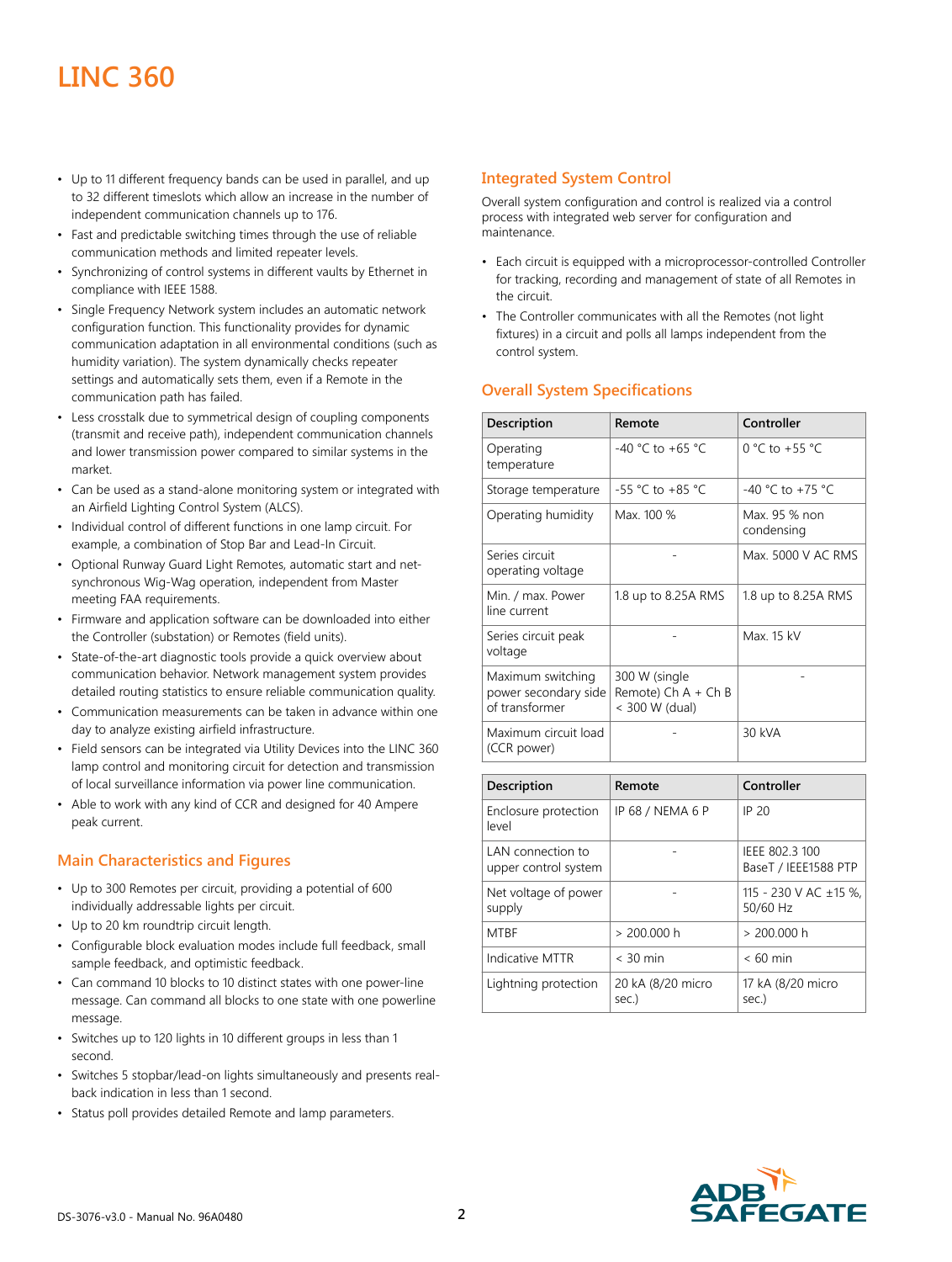| Description                                             | Remote                                                                                                                                                                            | Controller                                                      |
|---------------------------------------------------------|-----------------------------------------------------------------------------------------------------------------------------------------------------------------------------------|-----------------------------------------------------------------|
| EMC (CE approved)                                       | Compliant to the EN 61000-6-4 (EMC<br>emission standard)<br>Compliant to the EN 61000-6-2 and 6-5<br>(EMC immunity standard)<br>Compliant to the 60950 (IT equipment<br>standard) |                                                                 |
| Power Up Mode                                           | On; Off; Flashing; Maintained (last)<br>commanded state)                                                                                                                          |                                                                 |
| Fail-Safe Mode                                          | On; Off; Flashing, Maintained (last)<br>commanded state)                                                                                                                          |                                                                 |
| Number of controlled<br>and monitored lamps<br>per unit | $1$ or $2$                                                                                                                                                                        | Up to 300 Remotes<br>or 600 lights, if dual<br>Remotes are used |
| Number of Utility<br>Devices per circuit                |                                                                                                                                                                                   | Max 16                                                          |
| Transmit Frequency                                      | 11 different frequency bands between 20 kHz<br>and 200 kHz                                                                                                                        |                                                                 |
| Data transmission<br>rate power line                    | Up to 8 kbps                                                                                                                                                                      | Up to 8 kbps                                                    |

| Description                                      | Remote                                                                                                                                     | Controller                                       |
|--------------------------------------------------|--------------------------------------------------------------------------------------------------------------------------------------------|--------------------------------------------------|
| Dimensions (W $\times$ H $\times$<br>D) / Weight | 208 x 78 x 142 / 2.2<br>kg (single Remote) /<br>$2.3$ kg (dual)                                                                            | $435.8 \times 177.5 \times$<br>421.5mm / 22.3 kg |
| Lamp failure reaction                            | Short is placed across<br>isolation transformer<br>as soon as lamp<br>filament failure<br>detected                                         |                                                  |
| Power Storage after<br>Power-Off                 | Remote does not<br>reset and remains in<br>operation, if circuit<br>power loss $<$ 1.5 sec.<br>Remote start up time<br>is less than 1 sec. |                                                  |

## **Circuit Specifications**

Cable type L-824 is recommended, for example FLYCY or equivalent. The following parameters (∗) represent the specific characteristic needed in an equivalent L-824 cable. Reuse of existing installations and layout with maximum cable length or number of lights to be verified.

| Cable type (specification)                                                        | $L - 824$                                     |
|-----------------------------------------------------------------------------------|-----------------------------------------------|
| Capacity of the cable                                                             | $<$ 165 nF/km <sup>1</sup>                    |
| Inductance of the cable                                                           | $< 0.20$ mH/km <sup>1</sup>                   |
| Typical impedance (125 kHz)                                                       | 35 Ohm                                        |
| Attenuation of the signal at 125 kHz                                              | $< 5.8$ dB/km <sup>1</sup>                    |
| Length of serial circuit                                                          | 20 km<br>roundtrip (12.4<br>miles)<br>maximum |
| Insulation resistance of the series circuit against the<br>L-824 shield or ground | 50 Megaohms<br>minimum <sup>2</sup>           |
| Secondary transformer attenuation                                                 | $\leq$ 23 dB at 100<br>kHz <sup>1</sup>       |

#### **Notes**

<sup>1</sup> Contact ADB SAFEGATE for support

<sup>2</sup> Technical requirement, not excluding ICAO /FAA compliance